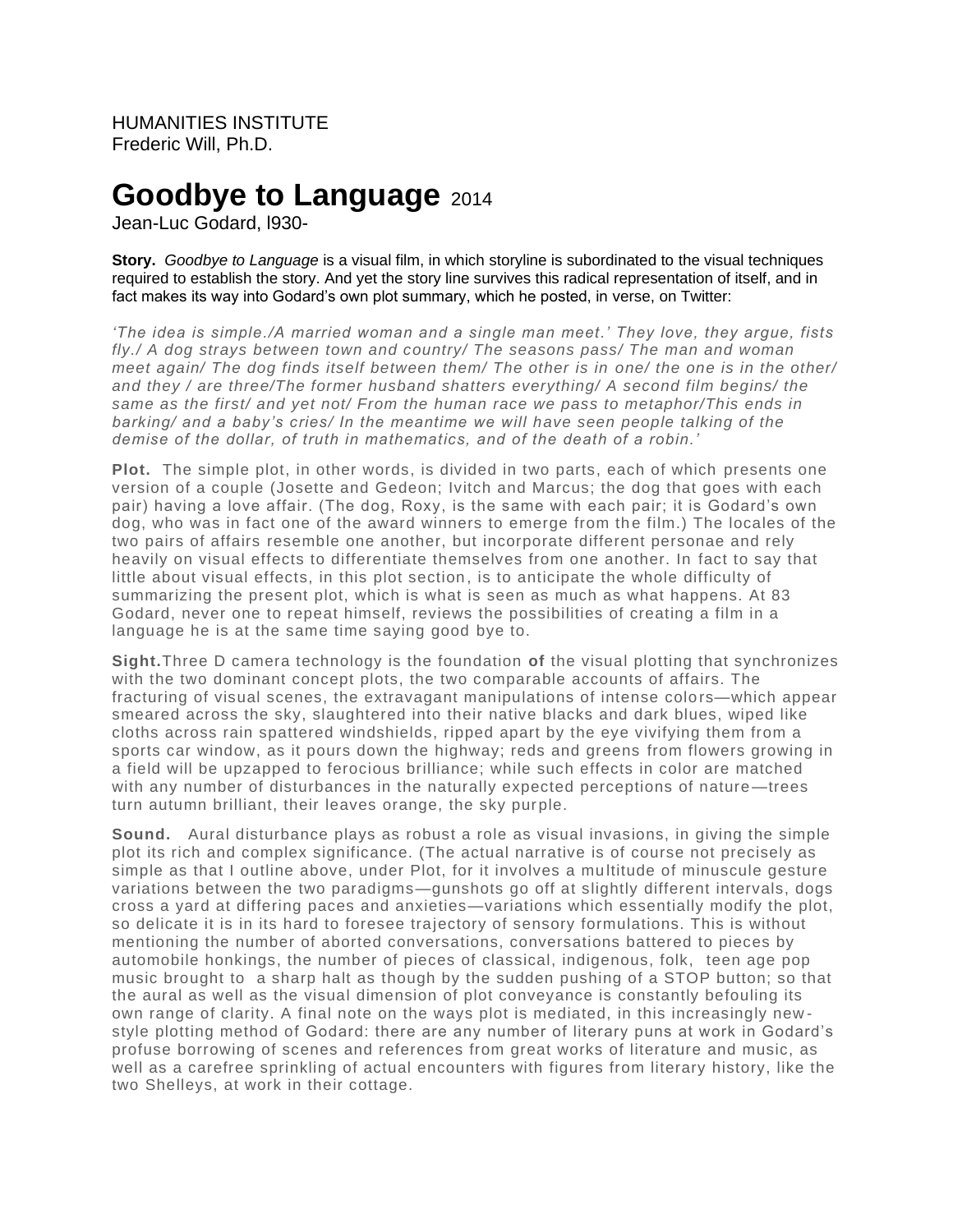**Plot**. Yes plot again. In the*Poetics*Aristotle is careful to distinguish the elements which constitute a tragedy: they range from 'plot' and 'character' to 'choral dance' and 'spectacle;---the last of which means the physical properties or appearance of the stage . Godard, already in his film Week End (1974), had minimized his plot, his conceptual narrative plot by diffusing the tale of the couple's week end to the disturbing and upside down world of events that continued to happen to the pair. As the notion of plot was compromised, so was the notion of character; which like plot found itself increasingly replaced by events which 'happened' to characters.

## **THEMES**

**Chaos.** As in his earlier films, Godard leaves no doubt, in *Good bye to Language*, that events, like that generated by the husband wife and lover, just happen, are chance events. Nothing could more clearly support this view of human events than the subjectivity, or improbability, with which the characters simply allow what is to happen to them. Like the appearances of nature, no stable setting seems to fix or gel the things that happen here or the people to whom they happen.

**Cynicism.** The scenarios of marriage destruction, which play out in the rudimentary paired tales, that mark 'plot' in the old fashioned sense, are tales which reflect the film director's value free view of the 'good bye to language world.' Could we say that language, for all we abuse it recklessly, remains the most faithful and effectual bastion of our values? Where more than in language do we enshrine accounts of our ethical preferences or intellectual persuasions? The greatest of directors, Bergman, yields to the power of silence in the film of that name, or in*Persona*, but controls his silence meaningfully, so that we deepen, through it, into a fuller sense of his argument. The assault on language, in Godard, only opens for us spaces in which the meaninglessness of life has room to crowd out our values.

**Sense**. Our senses are crowded throughout this film; we are hearing sounds of every sort, shaped, blared, and muffled. Our eyes are filled with inexplicable, often deliriously exaggerated, visuals. Our senses drown out our thoughts.

**3D.** The familiar 3D glasses of our childhoods are submitted in the present film to every sort of livid thickening of our experience of the daily. We are separated from all the comforts of a flat earth, quadrilateral landmass.

# **CHARACTERS**

**Josette.** Josette is one of the pair members whose marital affair preoccupies the director. She belongs to the story named '1 Nature.' She is threatened by a man who drives up, and tells her to get on homehe seems to be her husband. He disappears, firing shots, and her boyfriend to be, Gedeon, enters her life as her lover.

**Davidson**. The professor, as it seems, is the guy friend of Isabelle. He is the most conspicuous intellectual in the group. We see him discoursing on Solzhenitsyn, and the political thinking of Jacques Ellul.Davidson also appears in both tales, providing a kind of thematic wholeness to the narrations.

**Roxy** was Godard's own dog, a loving and frisky participant in both tales, and a prize winner at the Cannes Film Festival.